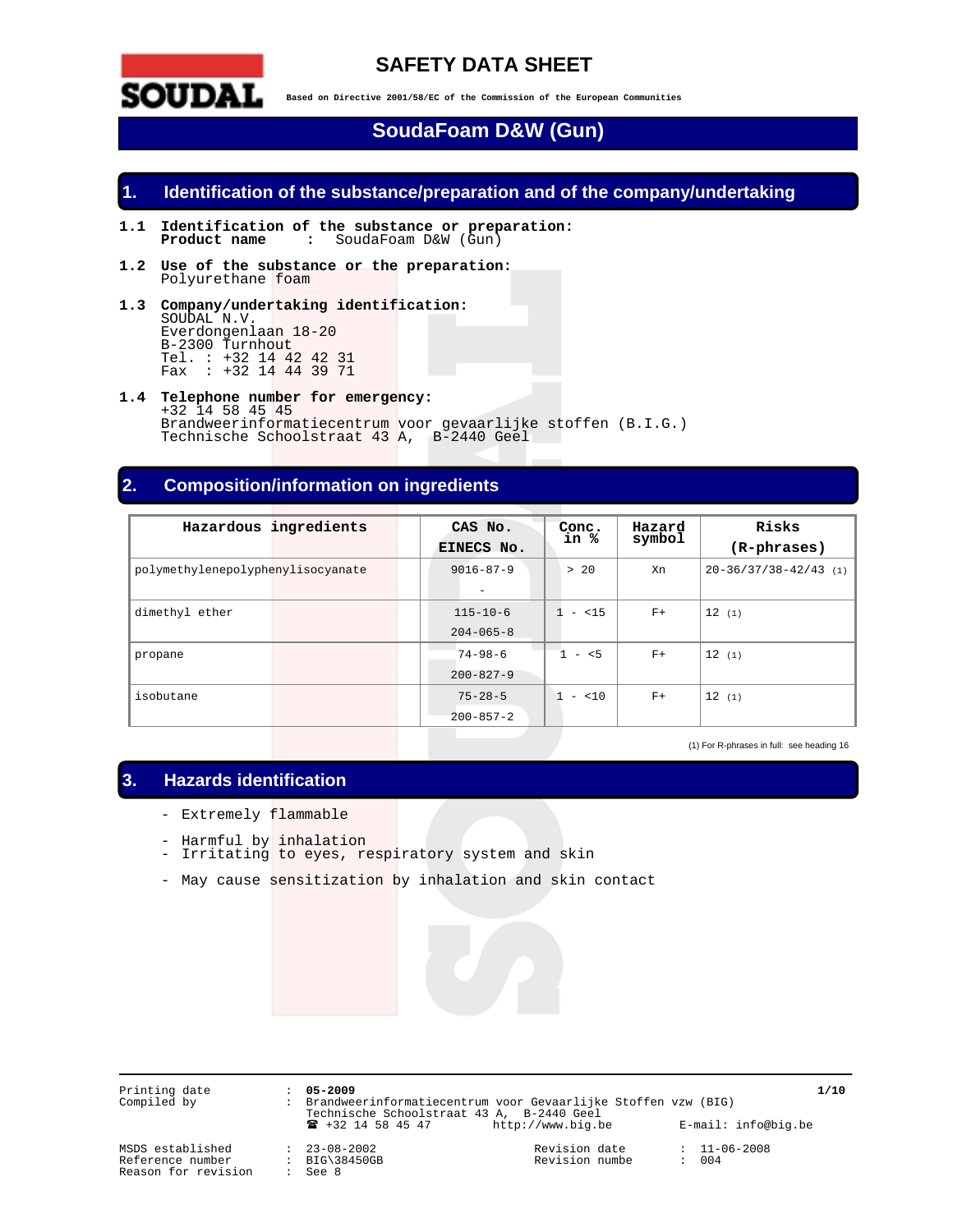# **4. First aid measures**

- **4.1 Eye contact:**  - Rinse immediately with plenty of water - Seek medical advice
- **4.2 Skin contact:**  - Rinse immediately with plenty of water - If irritation persists: seek medical advice
- 
- **4.3 After inhalation:**<br>- Remove the victim into fresh air<br>- Seek medical advice
	-
- **4.4 After ingestion:**  - Never give water to an unconscious person - Do not induce vomiting - Seek medical advice

# **5. Fire-fighting measures**

#### **5.1 Suitable extinguishing media:**

- Quantities of water
- Polyvalent foam
- BC powder
- Carbon dioxide
- **5.2 Unsuitable extinguishing media:**  - None

#### **5.3 Special exposure hazards:**

- On burning: release of toxic and corrosive gases/vapours: phosphorus
- oxides, hydrogen chloride, carbon monoxide and carbon dioxide - Gas/vapour spreads at floor level: ignition hazard
- Gas/vapour flammable with air within explosion limits
- Aerosol may explode under the effect of heat

### **5.4 Instructions:**

- Dilute toxic gases with water spray
- Take account of toxic firefighting water
- Do not move the load if exposed to heat
- **5.5 Special protective equipment for firefighters:**  - Heat/fire exposure: compressed air/oxygen apparatus

# **6. Accidental release measures**

- **6.1 Personal protection/precautions:**  - See headings 8.2/13
- **6.2 Environmental precautions:**  - Use appropriate containment to avoid environmental contamination
- 
- **6.3 Methods of cleaning up:** <br>- Allow product to solidify and remove it by mechanical means - Allow product to soliding and ---<br>- Remove uncured foam with acetone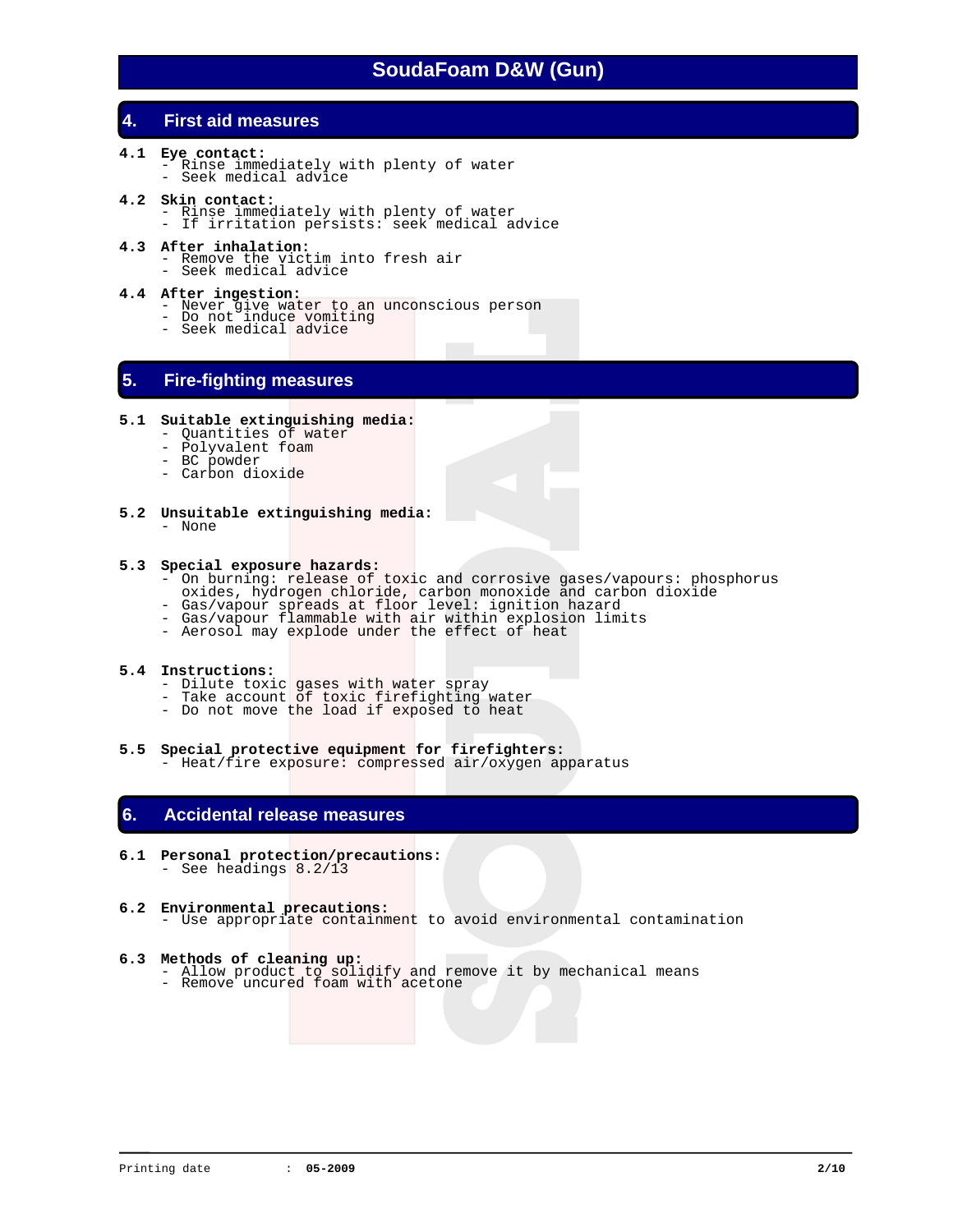# **7. Handling and storage**

#### **7.1 Handling:**

- 
- Observe very strict hygiene avoid contact In case of insufficient ventilation: keep naked flames/sparks away
- Remove contaminated clothing immediately
- Clean contaminated clothing

#### **7.2 Storage:**

- Keep out of direct sunlight
- Store in a cool area
	- Store in a dry area
	- Keep away from: heat sources, ignition sources, acids, bases

| Storage temperature<br>Quantity limit |                     | $\frac{1}{2}$ < 50<br>: N.D. | $\circ$<br>kq |
|---------------------------------------|---------------------|------------------------------|---------------|
| Storage life                          |                     | 365                          | days          |
| Materials for packaging               |                     |                              |               |
| - suitable                            | : aerosol dispenser |                              |               |

**7.3 Specific uses:**

See information supplied by the manufacturer

## **8. Exposure controls/Personal protection**

#### **8.1 Exposure limit values:**

POLYMETHYLENE POLYPHENYL ISOCYANATE:

| <b>WEL-LTEL</b><br><b>WEL-STEL</b> | $: 0.02(-NCO)$<br>$: 0.07(-NCO)$ | mg/m <sup>3</sup> -(-NCO)<br>mg/m <sup>3</sup> -(-NCO)                | ppm<br>ppm |
|------------------------------------|----------------------------------|-----------------------------------------------------------------------|------------|
| DIMETHYL ETHER:                    |                                  |                                                                       |            |
| <b>WEL-LTEL</b><br><b>WEL-STEL</b> | : 766<br>: 958                   | $mg/m^3$<br>mg/m $^3$<br>400<br>500                                   | ppm<br>ppm |
| TRGS 900                           | 1900<br>$\ddot{\phantom{a}}$     | mg/m <sup>3</sup><br>1000                                             | ppm        |
| <b>MAK</b>                         | 1900<br>$\ddot{\phantom{a}}$     | $mg/m^3$<br>1000                                                      | ppm        |
| MAC-TGG 8 h<br>MAC-TGG 15 min.     | : 950<br>1500<br>$\mathbf{r}$    | $\begin{array}{l} \mathfrak{mg/m}^3 \\ \mathfrak{mg/m}^3 \end{array}$ |            |
| $VME-8$ h<br>VLE-15 min.           | 1920<br>:                        | $mg/m^3$<br>$mg/m^3$<br>1000                                          | ppm<br>ppm |
| GWBB-8 h<br>GWK-15 min.            | : 1920<br>$-$                    | $mg/m^3$<br>mg/m <sup>3</sup><br>1000                                 | ppm<br>ppm |
| EC<br><b>EC-STEL</b>               | : 1920                           | $mg/m^3$<br>mg/m <sup>3</sup><br>1000                                 | ppm<br>ppm |
| ISOBUTANE:                         |                                  |                                                                       |            |
| TRGS 900                           | : 2400                           | $mq/m^3$<br>1000                                                      | ppm        |
| <b>MAK</b>                         | 2400<br>$\ddot{\phantom{a}}$     | mg/m <sup>3</sup><br>1000                                             | ppm        |
| $GWBB-8 h$<br>GWK-15 min.          | $\mathbf{r}$ $-$                 | $mg/m^3$<br>mg/m $^3$<br>1000                                         | ppm<br>ppm |
| PROPANE:                           |                                  |                                                                       |            |
| <b>TLV-TWA</b><br>TLV-STEL         |                                  | $\frac{mg/m^3}{mg/m^3}$<br>1000                                       | ppm<br>ppm |
| TRGS 900                           | 1800                             | $mg/m^3$<br>1000                                                      | ppm        |
| <b>MAK</b>                         | 1800<br>$\ddot{\phantom{a}}$     | $mg/m^3$<br>1000                                                      | ppm        |
| GWBB-8 h<br>GWK-15 min.            | $\mathbf{r}$ $-$                 | $mg/m^3$<br>mg/m <sup>3</sup><br>1000                                 | ppm<br>ppm |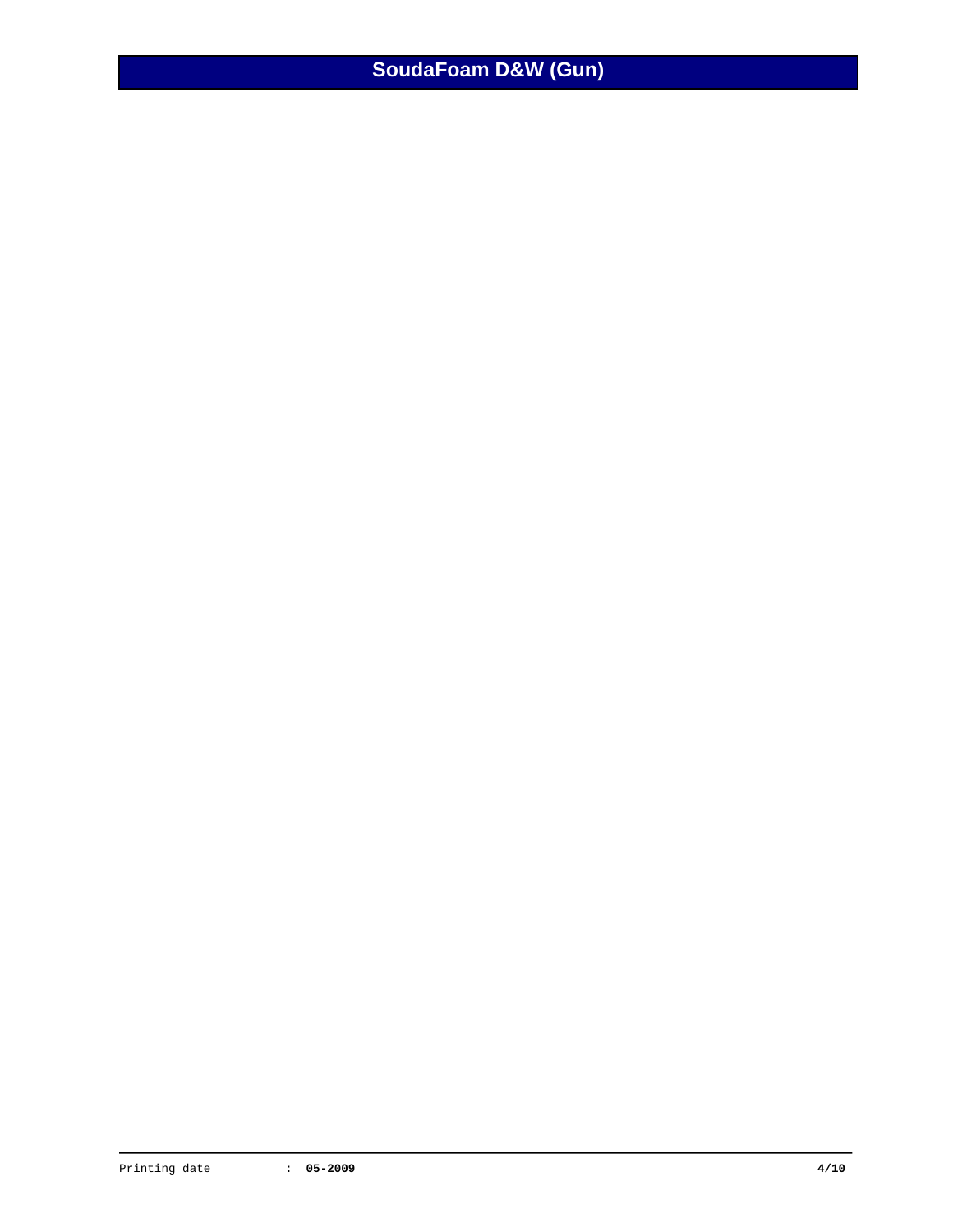#### **8.2 Exposure controls:**

- **8.2.1 Occupational exposure controls:** - Use only in well ventilated area
- **8.2.2 Environmental exposure controls:** see heading 13
- **8.3 Personal protection:**
- **8.3.1 respiratory protection:**  - In case of insufficient ventilation: respiratory protection with filter type A
- **8.3.2 hand protection:**  - Chemically resistant gloves
- **8.3.3 eye protection:**  - Safety glasses
- **8.3.4 skin protection:**  - Suitable protective clothing

### **9. Physical and chemical properties**

#### **9.1 General information:**

Appearance (at 20°C) : Aerosol Odour : Characteristic<br>
Colour : Characteristic<br>
Colour : Variable in co

: Variable in colour

: Contains extremely flammable

#### **9.2 Important health, safety and environmental information:**

pH value : N.D. Boiling point/boiling range : N.D. **°C**<br>Flashpoint : Contains extre

components<br>: N.D. Explosion limits  $\begin{array}{ccc}\n\text{Exph} & \text{if } N.D. \\
\text{Vapour pressure (at 20°C)} & \text{if } N.D. \\
\end{array}$ Vapour pressure (at 20°C) <sup>:</sup> N.D. **hPa**<br>Vapour pressure (at 50°C) : N.D. **hPa** Vapour pressure (at 50°C) : N.D.<br>Relative density (at 20°C) : N.D. Relative density (at 20°C) : N.D.<br>Water solubility : Insoluble : Water solubility<br>Soluble in : Organic solvents Relative vapour density  $\begin{array}{ccc} \text{Relative} & \text{in } D. \\ \text{Viscosity} & \text{(at } 20^{\circ}\text{C}) & \text{in } D. \end{array}$ Viscosity (at 20°C)  $\cdot$  N.D. **Pa.s**<br>Partition coefficient n-octanol/water  $\cdot$  N.D. Partition coefficient n-octanol/water Evaporation rate ratio to butyl acetate : N.D.<br>ratio to ether : N.D. ratio to ether

#### **9.3 Other information:**

Melting point/melting range : N.D. **°C**<br>Auto-ignition point : N.D. **°C** Auto-ignition point : N.D. **°C**<br>Saturation concentration : N.D.  $g/m^3$ Saturation concentration

### **10. Stability and reactivity**

**10.1 Conditions to avoid/reactivity:**  - Unstable on exposure to heat

#### **10.2 Materials to avoid:**

- Keep away from: heat sources, ignition sources, acids, bases

#### **10.3 Hazardous decomposition products:**

- On burning: release of toxic and corrosive gases/vapours: phosphorus
	- oxides, hydrogen chloride, carbon monoxide and carbon dioxide
- On heating: release of toxic/combustible gases/vapours (hydrogen cyanide) - May polymerize on exposure to temperature rise
- May polymerize with a lot of compounds o.a.: (strong) bases and amines
	- Reacts violently with (some) acids/bases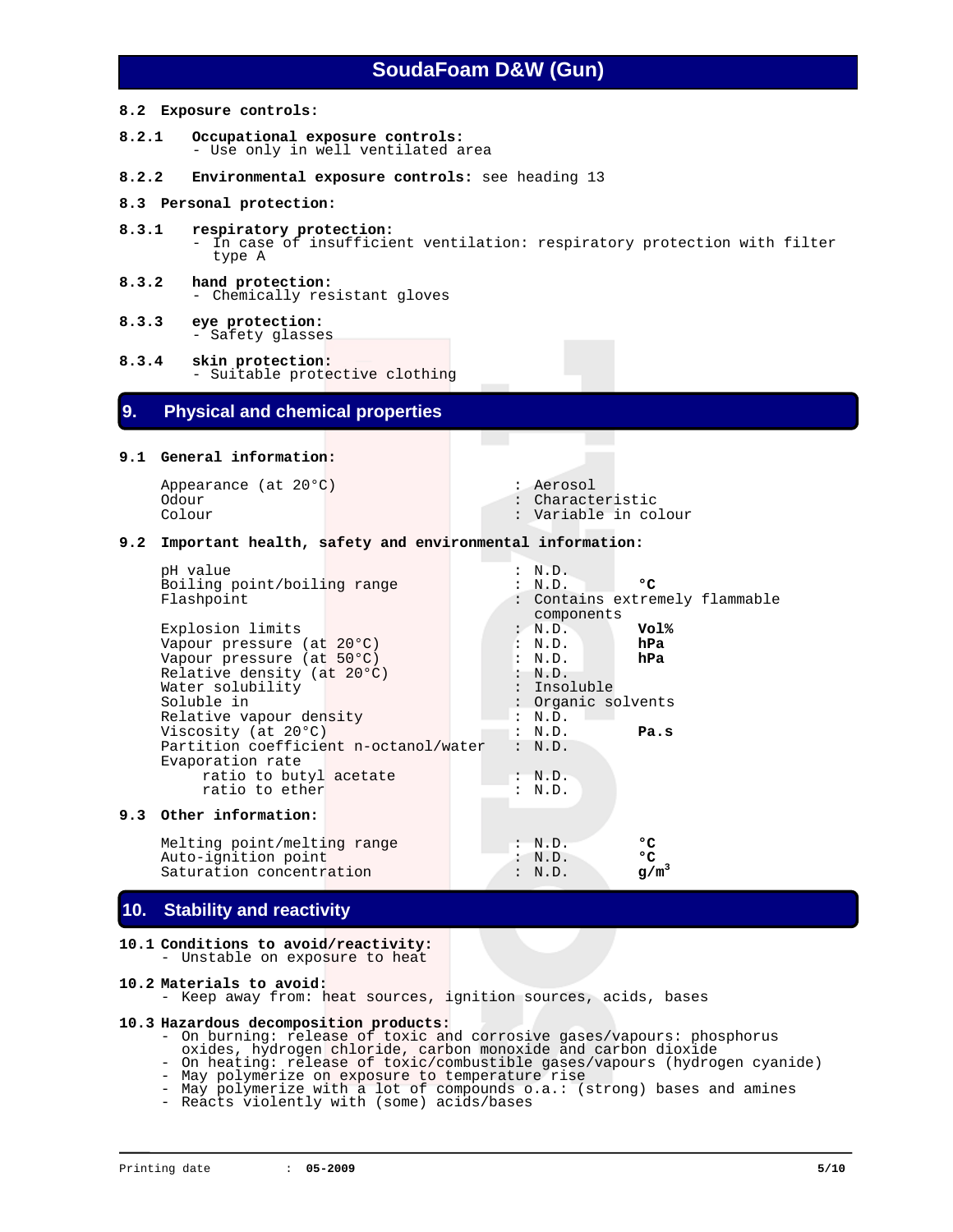# **11. Toxicological information**

## **11.1 Acute toxicity:**

POLYMETHYLENEPOLYPHENYLISOCYANATE:

| LD50 oral rat<br>LD50 oral rat : > 10000<br>LD50 dermal rabbit : N.D.<br>LD50 dermal rabbit : > 5000<br>LC50 inhalation rat : N.D.<br>LC50 inhalation rat : N.D. |  | : > 10000                                                                          | mg/kg<br>mg/kg<br>mg/kg<br>mg/1/4 h<br>ppm/4 h |
|------------------------------------------------------------------------------------------------------------------------------------------------------------------|--|------------------------------------------------------------------------------------|------------------------------------------------|
| PROPANE:                                                                                                                                                         |  |                                                                                    |                                                |
| LD50 oral rat<br>LD50 dermal rabbit<br>LD50 dermal rabbit<br>LC50 inhalation rat<br>LC50 inhalation rat                                                          |  | : N.D.<br>: N.D.<br>: N.D.<br>: 513<br>: 280000                                    | mg/kg<br>mg/kg<br>mg/kg<br>mg/1/4 h<br>ppm/4 h |
| ISOBUTANE:                                                                                                                                                       |  |                                                                                    |                                                |
| LD50 oral rat<br>LD50 dermal rabbit<br>LD50 dermal rabbit<br>LC50 inhalation rat<br>$LC50$ inhalation rat : N.D.                                                 |  | : N.D.<br>: N.D.<br>: N.D.<br>: 658                                                | mg/kg<br>mg/kg<br>mg/kg<br>mg/L/4 h<br>ppm/4 h |
| 11.2 Chronic toxicity:                                                                                                                                           |  |                                                                                    |                                                |
| POLYMETHYLENEPOLYPHENYLISOCYANATE:                                                                                                                               |  |                                                                                    |                                                |
| EC carc. cat.<br>EC muta. cat.<br>EC repr. cat.                                                                                                                  |  | : not listed<br>: not listed<br>: not listed                                       |                                                |
| Carcinogenicity (TLV)<br>Carcinogenicity (MAC)<br>Carcinogenicity (VME)<br>Carcinogenicity (GWBB)                                                                |  | : not listed<br>: not listed<br>: not listed<br>: not listed                       |                                                |
| Carcinogenicity (MAK)<br>Mutagenicity (MAK)<br>Teratogenicity (MAK)                                                                                              |  | : category 3B<br>: not listed<br>$:$ Group $-$                                     |                                                |
| IARC classification                                                                                                                                              |  | 3<br>$\ddot{\phantom{a}}$                                                          |                                                |
| DIMETHYL ETHER:                                                                                                                                                  |  |                                                                                    |                                                |
| EC carc. cat.<br>EC muta. cat.<br>EC repr. cat.                                                                                                                  |  | : not listed<br>: not listed<br>: not listed                                       |                                                |
| Carcinogenicity (TLV)<br>Carcinogenicity (MAC)<br>Carcinogenicity (VME)<br>Carcinogenicity (GWBB)                                                                |  | : not listed<br>: not listed<br>: not listed<br>$\ddot{\phantom{a}}$<br>not listed |                                                |
| Carcinogenicity (MAK)<br>Mutagenicity (MAK)<br>Teratogenicity (MAK)                                                                                              |  | : not listed<br>: not listed<br>: Group D                                          |                                                |
| IARC classification                                                                                                                                              |  | : not listed                                                                       |                                                |
|                                                                                                                                                                  |  |                                                                                    |                                                |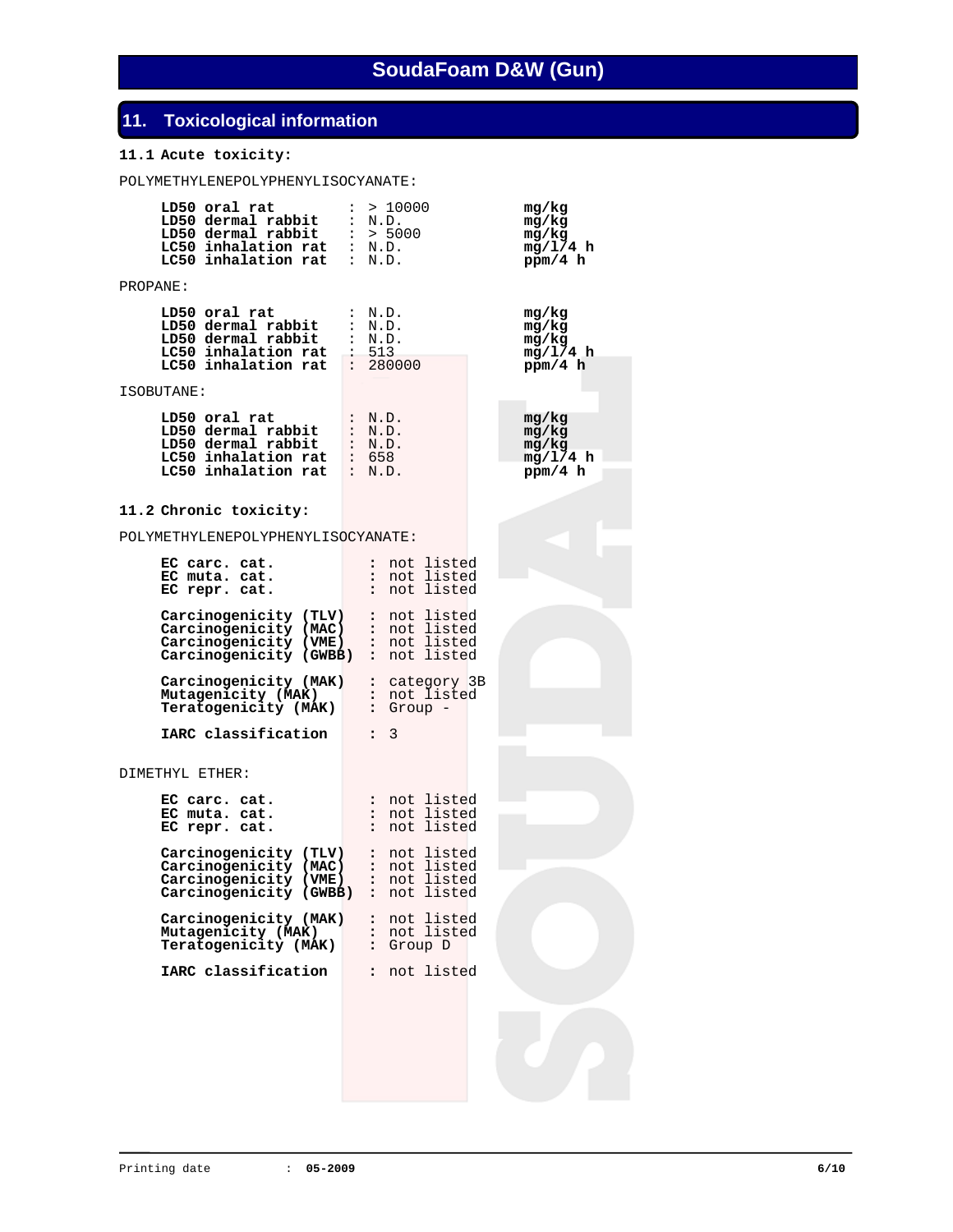#### **11.3 Routes of exposure:** inhalation, eyes and skin

#### **11.4 Acute effects/symptoms (upon overexposure):**

- **AFTER INHALATION:** 
	- Dry/sore throat
	- Coughing
- Irritation of the respiratory tract
- Irritation of the nasal mucous membranes
	- Runny nose

FOLLOWING SYMPTOMS MAY APPEAR LATER:

- Inflammation of the respiratory tract
- Risk of lung oedema
- Respiratory difficulties

#### **AFTER SKIN CONTACT:**

- Tingling/irritation of the skin

#### **AFTER EYE CONTACT:**

- Irritation of the eye tissue
- Lacrimation

#### **11.5 Chronic effects:**

- May cause sensitization by skin contact
- May cause sensitization by inhalation
- Contains substance with uncertain carcinogenic properties (polymethylenepolyphenylisocyanate)

#### ON CONTINUOUS EXPOSURE/CONTACT:

- Body temperature rise
- Tremor
- Feeling of weakness
- Headache
- Skin rash/inflammation
- May stain the skin
- Dry skin - Risk of pneumonia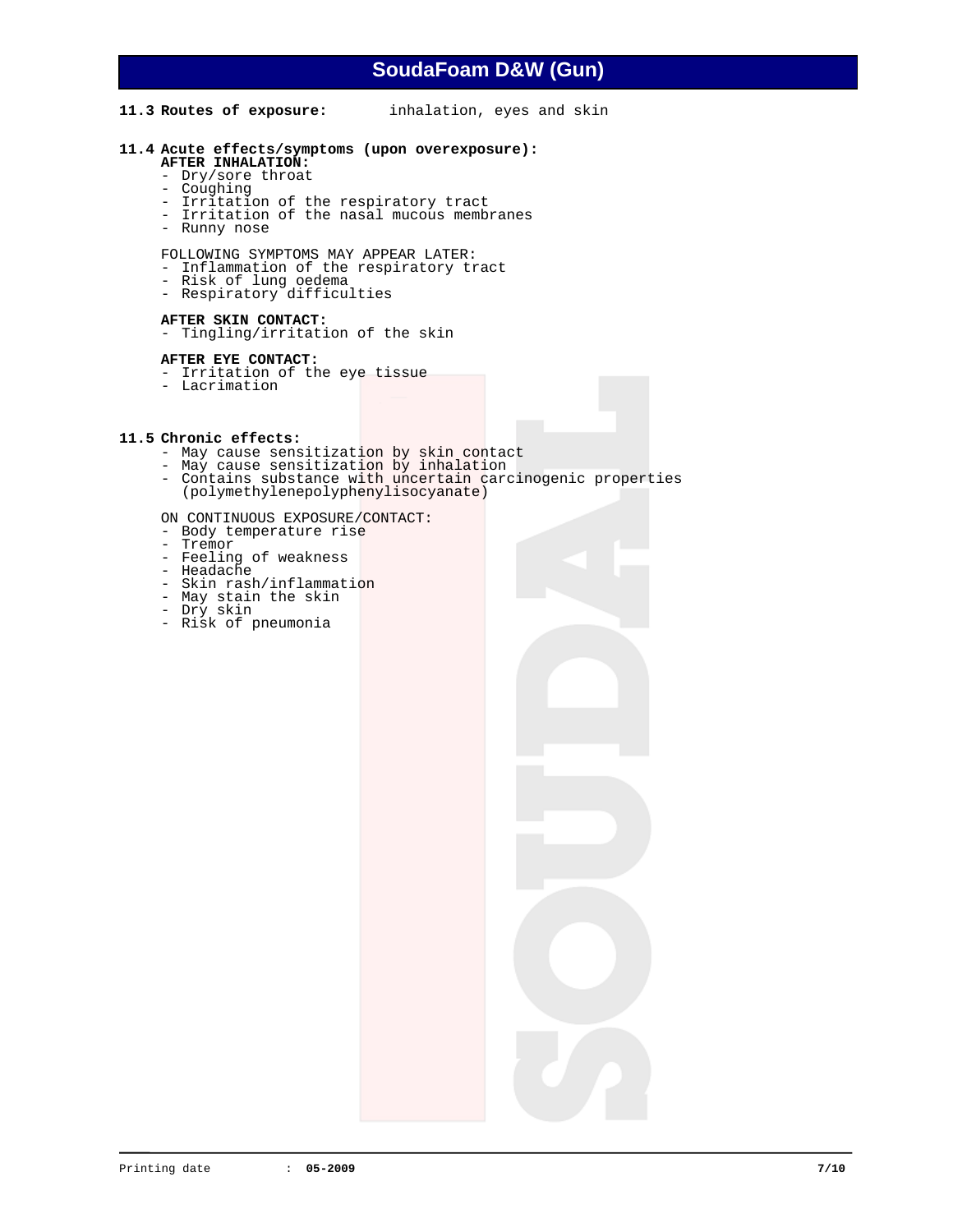## **12. Ecological information**

#### **12.1 Ecotoxicity:**

- No data available

#### **12.2 Mobility:**

- **Volatile organic compounds (VOC):** 20 % - Insoluble in water
	-

For other physicochemical properties see section 9

#### **12.3 Persistence and degradability:**

- - **Biodegradation BOD5 :** N.D. **% ThOD**
- - **water :** No data available
- 

- **soil : T ½** N.D. **days** 

- 
- 

#### **12.4 Bioaccumulative potential:**

- **log Pow :** N.D. - **BCF :** N.D.

#### **12.5 Other adverse effects:**

- **WGK** : (classification in compliance with Verwaltungsvorschrift wassergefährdender Stoffe (VwVwS) of 17 May 1999) - **Effect on the ozone layer** : Not dangerous for the ozone
- 
- 
- layer (1999/45/EC) **Greenhouse effect** : No data available **Effect on waste water purification** : No data available

# **13. Disposal considerations**

#### **13.1 Provisions relating to waste:**

- Waste material code (91/689/EEC, Council Decision 2001/118/EC, O.J. L47 of 16/2/2001): 08 04 09\* (waste adhesives and sealants containing organic solvents or other dangerous substances)
- Hazardous waste (91/689/EEC)

### **13.2 Disposal methods:**

- Specific treatment
- Do not discharge into drains or the environment

#### **13.3 Packaging:**

 - Waste material code packaging (91/689/EEC, Council Decision 2001/118/EC, O.J. L47 of 16/2/2001): 15 01 10\* (packaging containing residues of or contaminated by dangerous substances)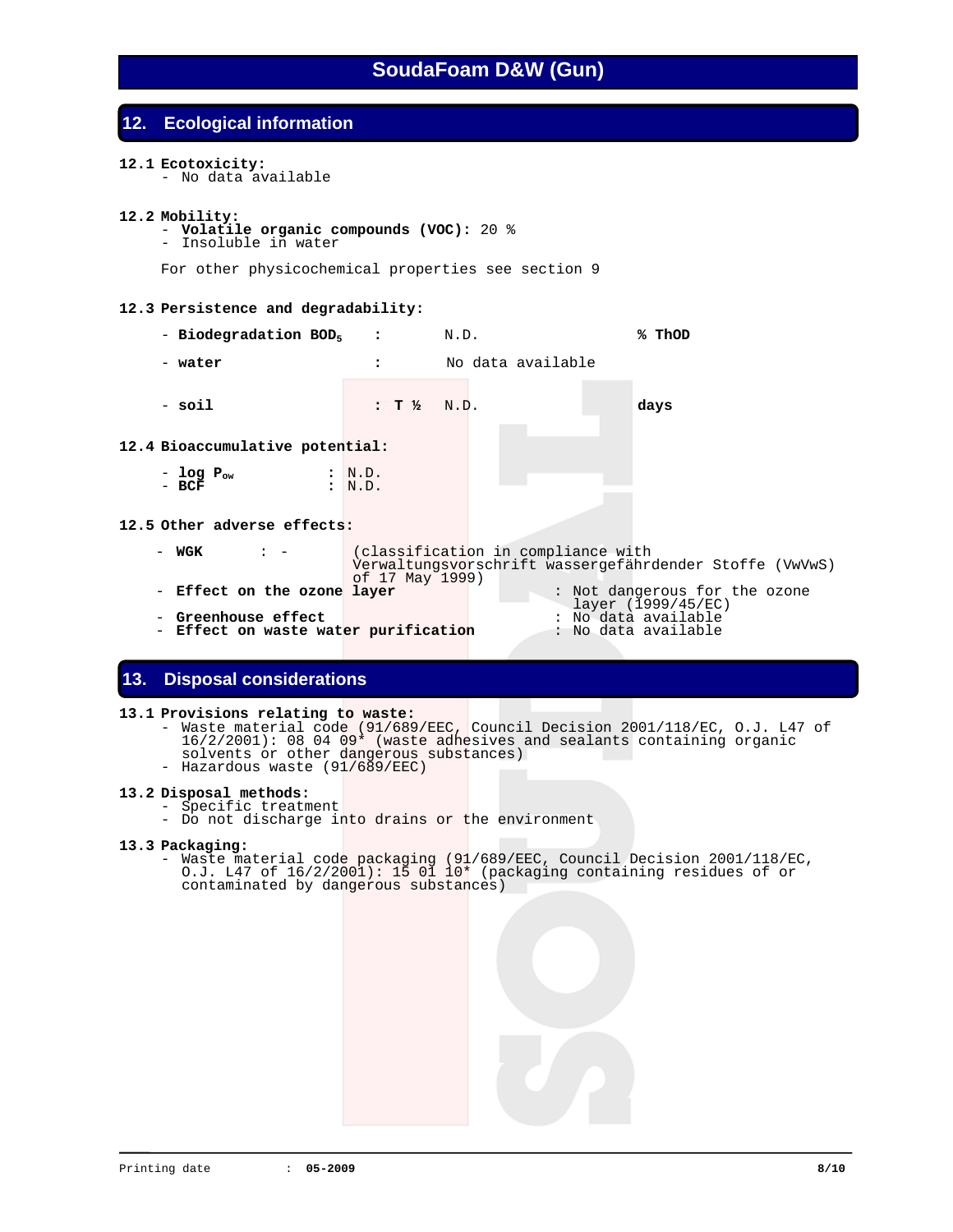# **14. Transport information**



| 14.1 | Classification of the substance in compliance with UN Recommendations<br>UN number<br><b>CLASS</b><br>SUB RISKS<br><b>PACKING</b><br>PROPER SHIPPING NAME                                                                                                                                                                                                                     |                                                                      | 1950<br>2.1<br>UN 1950, Aerosols |
|------|-------------------------------------------------------------------------------------------------------------------------------------------------------------------------------------------------------------------------------------------------------------------------------------------------------------------------------------------------------------------------------|----------------------------------------------------------------------|----------------------------------|
| 14.2 | ADR (transport by road)<br><b>CLASS</b><br>CLASSIFICATION CODE<br>DANGER LABEL TANKS<br>DANGER LABEL PACKAGES                                                                                                                                                                                                                                                                 | :<br>$\ddot{\phantom{a}}$<br>$\ddot{\phantom{a}}$<br>$\cdot$         | 2<br>5 F<br>$\equiv$<br>2.1      |
| 14.3 | RID (transport by rail)<br>CLASS<br>CLASSIFICATION CODE<br>DANGER LABEL TANKS<br>DANGER LABEL PACKAGES                                                                                                                                                                                                                                                                        | $\ddot{\phantom{a}}$<br>$\cdot$                                      | 2<br>5 F<br>2.1                  |
| 14.4 | ADNR (transport by inland waterways)<br><b>CLASS</b><br>CLASSIFICATION CODE<br>DANGER LABEL TANKS<br>DANGER LABEL PACKAGES                                                                                                                                                                                                                                                    | $\ddot{\phantom{a}}$<br>:<br>$\ddot{\phantom{a}}$                    | 2<br>5 F<br>$\equiv$<br>2.1      |
| 14.5 | IMDG (maritime transport)<br><b>CLASS</b><br><b>SUB RISKS</b><br><b>PACKING</b><br><b>MFAG</b><br>EMS<br>Marine pollutant                                                                                                                                                                                                                                                     | $\ddot{\cdot}$<br>:                                                  | 2.1<br>$F-D$ , S-U               |
| 14.6 | ICAO (air transport)<br><b>CLASS</b><br>SUB RISKS<br><b>PACKING</b><br>PACKING INSTRUCTIONS PASSENGER AIRCRAFT<br>PACKING INSTRUCTIONS CARGO AIRCRAFT                                                                                                                                                                                                                         | $\ddot{\phantom{a}}$<br>$\ddot{\phantom{a}}$<br>$\ddot{\phantom{a}}$ | 2.1<br>203/Y203<br>203           |
| 14.7 | Special precautions in connection with<br>transport                                                                                                                                                                                                                                                                                                                           | $\ddot{\phantom{a}}$                                                 | None                             |
| 14.8 | Limited quantities (LQ)                                                                                                                                                                                                                                                                                                                                                       | $\ddot{\phantom{a}}$                                                 |                                  |
|      | When substances and their packaging meet the conditions established by ADR/RID/ADNR in chapter 3.4, only the following prescriptions shall be<br>complied with:<br>each package shall display a diamond-shaped figure with the following<br>inscription:<br>'UN 1950'<br>or, in the case of different goods with different identification numbers<br>within a single package: |                                                                      |                                  |

- the letters 'LQ'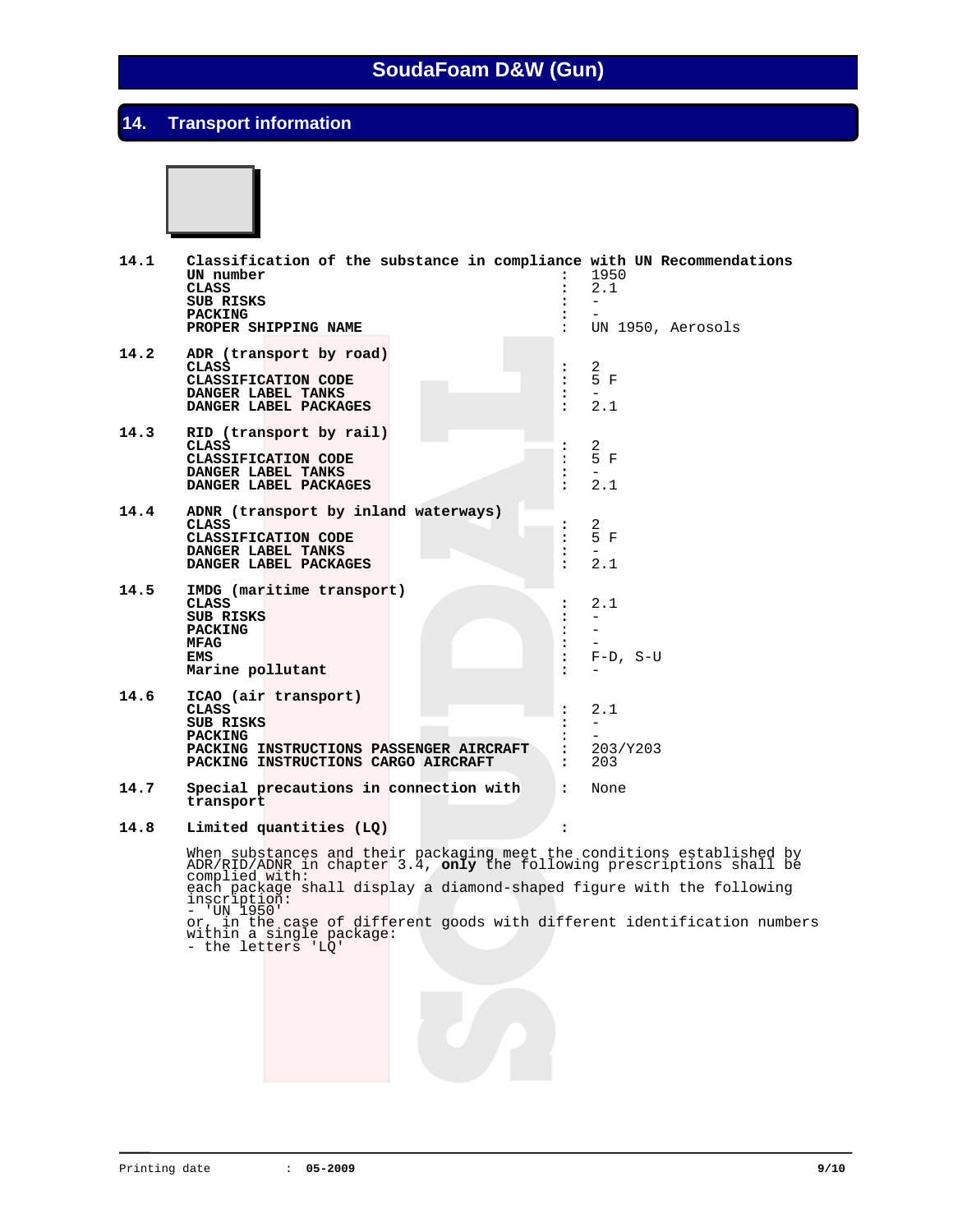# **15. Regulatory information**

 **Labelling in accordance with directives 67/548/EEC and 1999/45/EC**

| Extremely flammable        | Harmful                                                                                                                                                                                                                                                                                                                                                                 |  |
|----------------------------|-------------------------------------------------------------------------------------------------------------------------------------------------------------------------------------------------------------------------------------------------------------------------------------------------------------------------------------------------------------------------|--|
| Contains                   | : polymethylenepolyphenylisocyanate                                                                                                                                                                                                                                                                                                                                     |  |
| R20<br>R36/37/38<br>R42/43 | Harmful by inhalation<br>$\ddot{\phantom{a}}$<br>Irritating to eyes, respiratory system and skin<br>$\ddot{\phantom{a}}$<br>May cause sensitization by inhalation and skin contact<br>$\ddot{\phantom{a}}$                                                                                                                                                              |  |
| S23<br>S36/37/39           | Do not breathe spray<br>$\ddot{\cdot}$<br>Wear suitable protective clothing gloves, and eye/face<br>$\ddot{\phantom{a}}$<br>protection                                                                                                                                                                                                                                  |  |
| S38                        | In case of insufficient ventilation, wear respiratory<br>$\ddot{\phantom{a}}$<br>equipment                                                                                                                                                                                                                                                                              |  |
| S45                        | In case of accident or if you feel unwell, seek medical<br>$\ddot{\cdot}$<br>advice (show the label where possible)                                                                                                                                                                                                                                                     |  |
|                            | Keep away from sources of ignition - No smoking.<br>Keep out of the reach of children.<br>Pressurized container. Protect from sunlight and do not<br>expose to temperatures exceeding 50°C.<br>Do not pierce or burn after use.<br>Do not spray on a naked flame or any incandescent material<br>Contains isocyanates. See information supplied by the<br>manufacturer. |  |